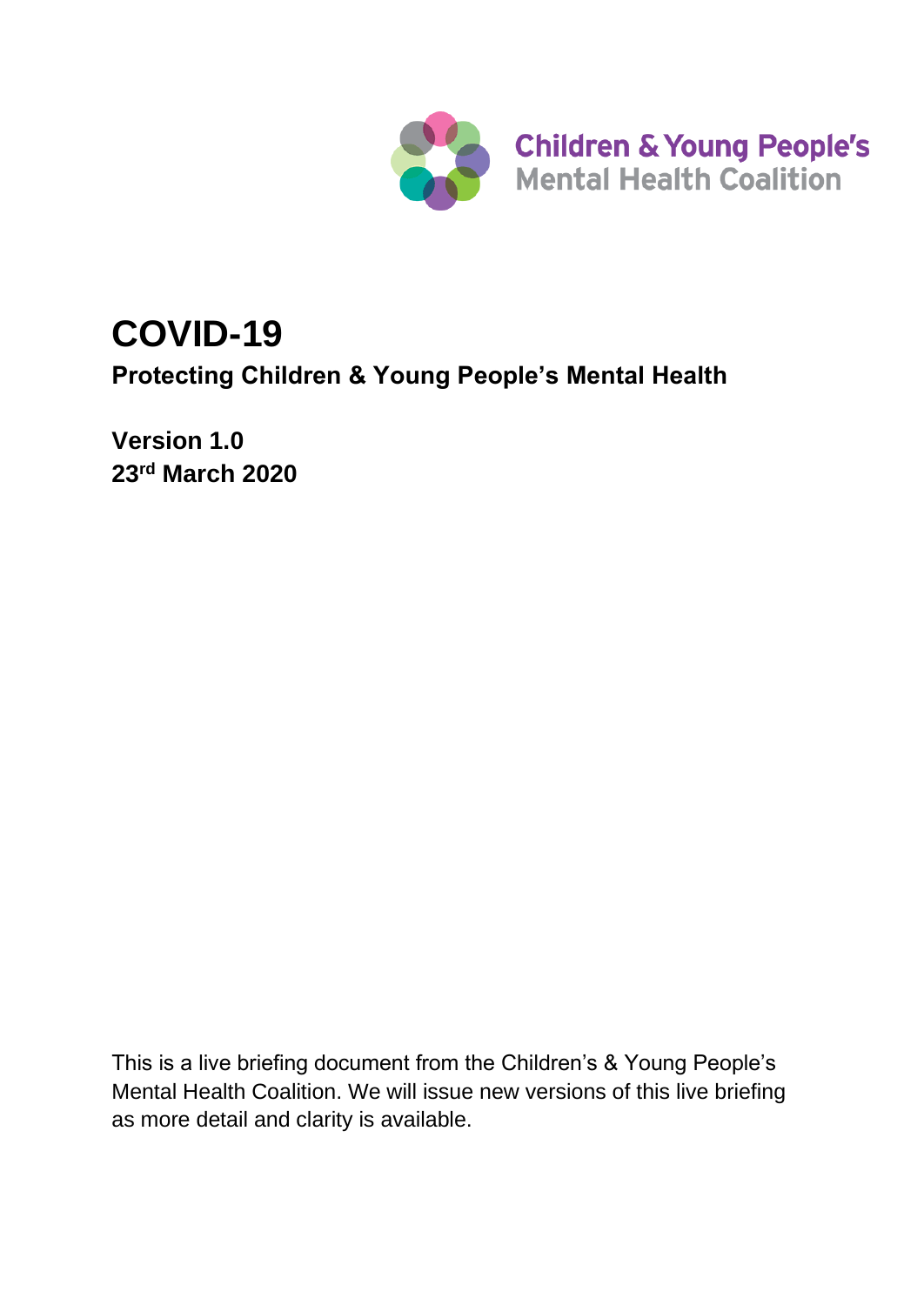# **Background**

COVID-19 (the coronavirus) is a new illness, which affects people's lungs and airways. Symptoms include a high temperature and a new, continuous cough. The World Health Organization [\(WHO\)](https://www.who.int/emergencies/diseases/novel-coronavirus-2019) has declared the outbreak of a new coronavirus disease a Public Health Emergency of International Concern, and it is now designated as an international pandemic.

The UK is currently not actively testing for COVID-19, apart from in specific populations or settings. The Government has recently updated its [action plan,](https://www.gov.uk/government/publications/coronavirus-action-plan) calling on the public to:

- stay at home for 7 days if you have symptoms;
- if you live with other people, stay at home for 14 days from the day the first person displays symptoms.

Additionally, if someone has symptoms of the virus and lives with someone who is 70 or over, has a long-term condition, is pregnant or has a weakened immune system, the Government is asking people to try to find somewhere else for them to stay for 14 days. If you have to stay at home together, they suggest that you try to keep away from each other as much as possible.

The UK Government is continually issuing, and updating, its response and guidance over this time. Daily [news conferences](https://www.gov.uk/government/organisations/prime-ministers-office-10-downing-street) will be led by the Prime Minister or senior ministers, alongside Prof Chris Whitty (Chief Medical Adviser) and Sir Patrick Vallance (Chief Scientific Adviser).

New emergency legislation is being introduced to support the UK's response to COVID-19. The [COVID-19 \(Coronavirus\) Bill 2020](https://publications.parliament.uk/pa/bills/cbill/58-01/0122/cbill_2019-20210122_en_1.htm) will be time-limited for 2 years, and allows for the four UK Governments to introduce and withdraw new powers when they are required. The enactment of powers will be based on the advice of Chief Medical Officers across the four nations. The proposed legislation includes measures that would temporarily reform the [Mental Health Act 1983](https://www.legislation.gov.uk/ukpga/1983/20/contents) (as amended), [Mental Health \(Care and Treatment\) \(Scotland\) Act](http://www.legislation.gov.uk/asp/2003/13/contents)  [2003,](http://www.legislation.gov.uk/asp/2003/13/contents) and [Mental Health \(Northern Ireland\) Order 1986,](http://www.legislation.gov.uk/nisi/1986/595) and the [Mental Capacity Act](http://www.legislation.gov.uk/nia/2016/18/contents/enacted)  [\(Northern Ireland\) 2016.](http://www.legislation.gov.uk/nia/2016/18/contents/enacted) At present, the NHS guidance for professionals will also apply to NHS mental health workforces.

The Government has now implemented school closures for most pupils across the UK. A skeleton staff structure will be kept in place to provide educational support and childcare for the children of [key workers,](https://www.gov.uk/government/publications/coronavirus-covid-19-maintaining-educational-provision/guidance-for-schools-colleges-and-local-authorities-on-maintaining-educational-provision) professionals and people working in industries deemed important for the response to COVID-19, including teachers, doctors, nurses, police officers, and delivery drivers. All student planned examinations have been postponed, and the majority of learning will be provided online, where possible. Children and young people deemed to be vulnerable (those who have a Special Education Need or Disability and on a Health Education and Care Plan or are in care) will be able to also attend schools. Schools and local authorities are expected to continue providing free school meals to eligible pupils during the school closure period. Our members tell us that concerns around food supply and shortages are fuelling feelings of concern and anxiety among children and young people with mental health needs.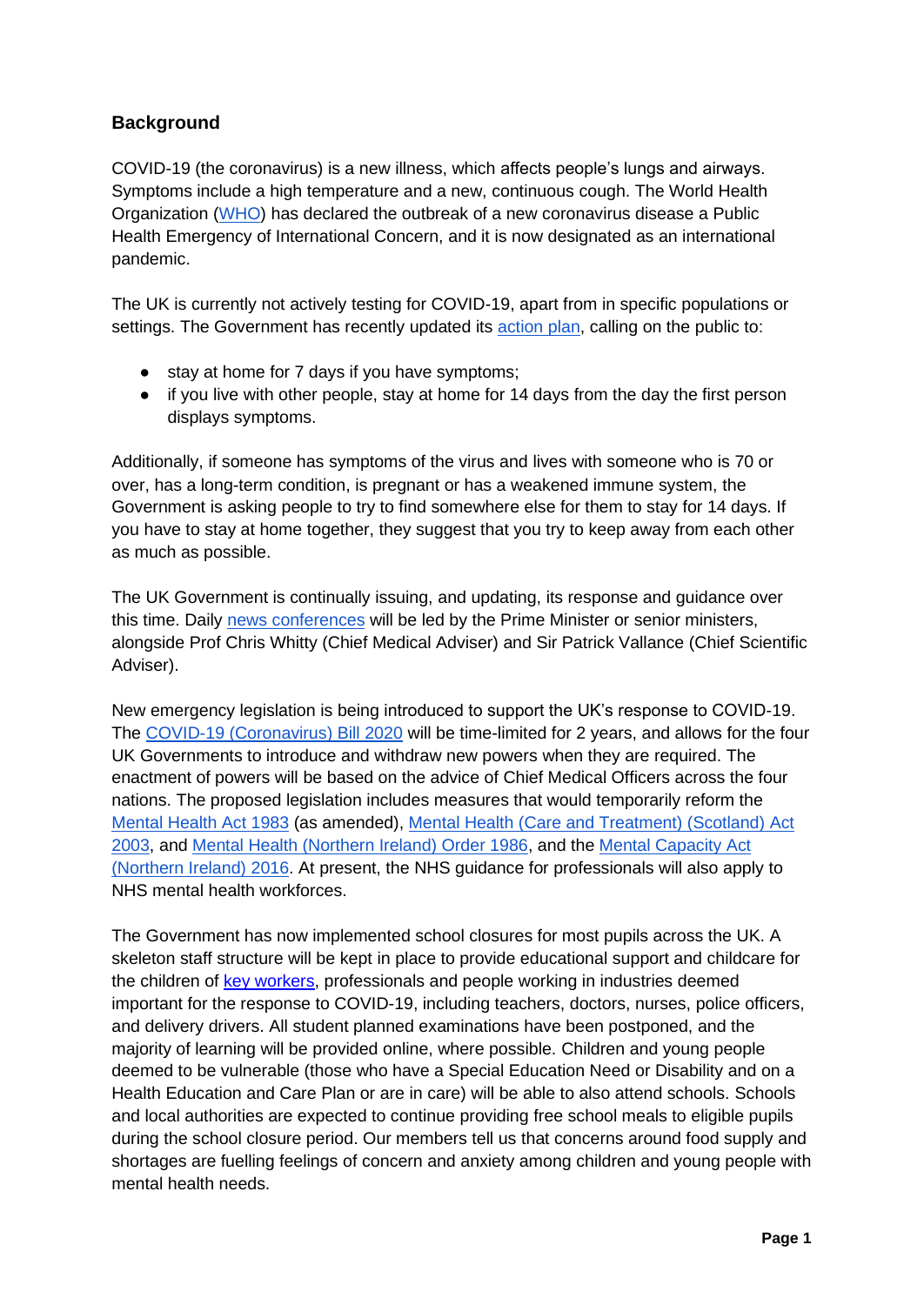# **Disclaimers**

This is a short briefing considering the impact of COVID-19 on children and young people's mental health, and the services that support them.

The Coalition and its members are committed to supporting evidence-based approach in responding to COVID-19, and ensure we protect against a public health crisis during, and in the wave of the pandemic.

Given the changing nature of this public health crisis and response from the children and young people's mental health sector we have not had time to consult all members of the Coalition.

With this in mind, we are sharing this as a *live working document*, and have included *suggestions*, rather policy or practice changes, which would have required more time to refine with the members.

We hope this live briefing is useful in orienting what the impacts of COVID-19 might be on children and young people, and assist you in thinking through your own policy, advocacy, practical or operational responses.

This briefing was compiled by Kadra Abdinasir (CYPMHC and Centre for Mental Health), Marc Bush (YoungMinds), and we are grateful to those members who were able to provide their valuable insight into this briefing. We also appreciate the thoughts and working ideas shared by other colleagues in the wider charity, community and voluntary sectors. Special thanks to Tom Burke (Amplify) for compiling the safeguarding and personal safety sections.

*All typos and errors are ours, and given the speed of writing I'm sure you'll forgive us!*

**If you, or your organisation, would like to contribute to future versions of this briefing please contact Kadra.Abdinasir@cypmhc.org.uk and we'll add you into the drafting group.**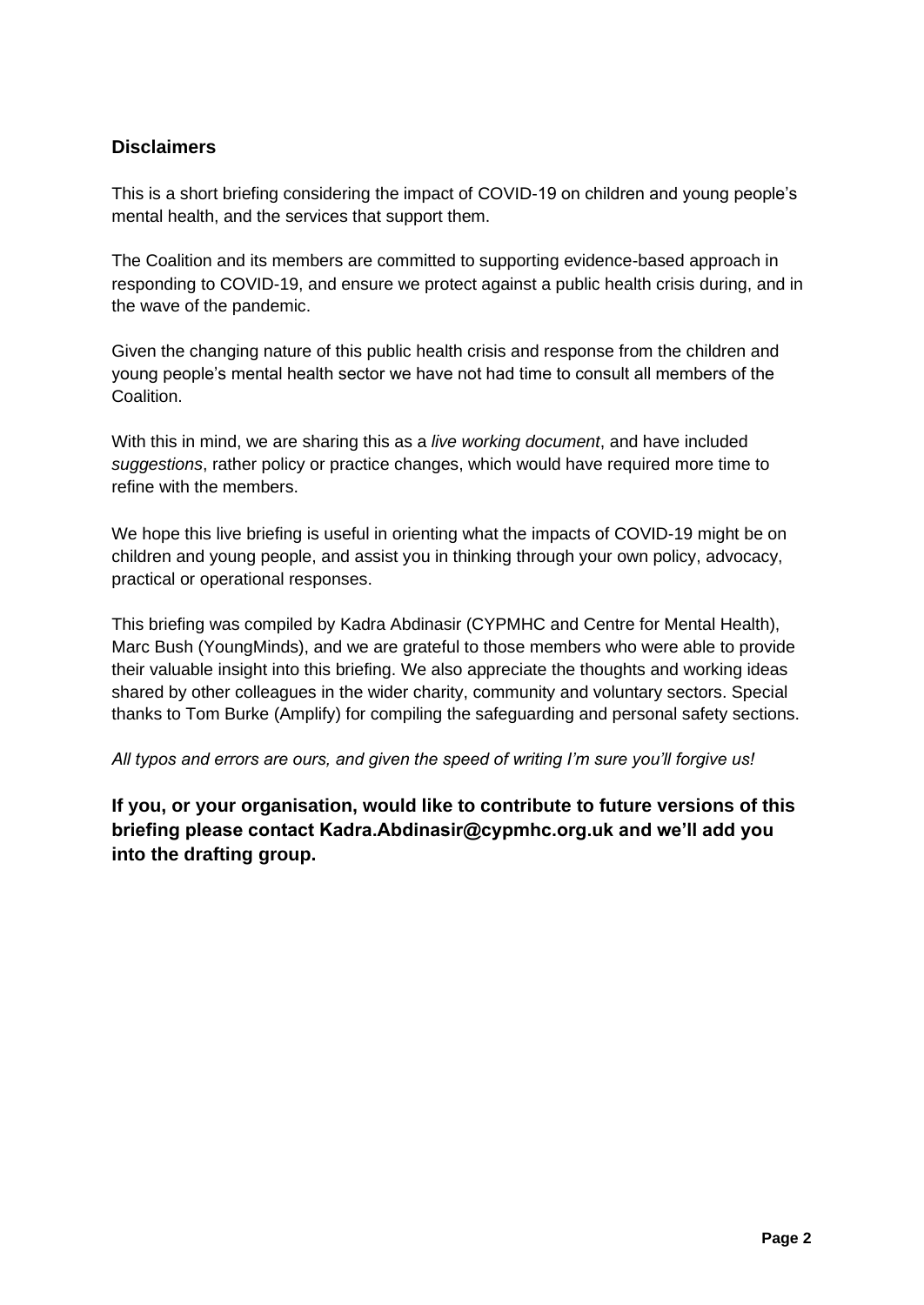# Table of Contents

| 1.2 COVID-19 Bill will temporarily amend mental health detentions 4     |  |
|-------------------------------------------------------------------------|--|
|                                                                         |  |
|                                                                         |  |
|                                                                         |  |
|                                                                         |  |
|                                                                         |  |
|                                                                         |  |
|                                                                         |  |
|                                                                         |  |
|                                                                         |  |
|                                                                         |  |
|                                                                         |  |
|                                                                         |  |
|                                                                         |  |
|                                                                         |  |
|                                                                         |  |
|                                                                         |  |
|                                                                         |  |
|                                                                         |  |
|                                                                         |  |
|                                                                         |  |
| 6. Advice and guidance for children, young people and their families 16 |  |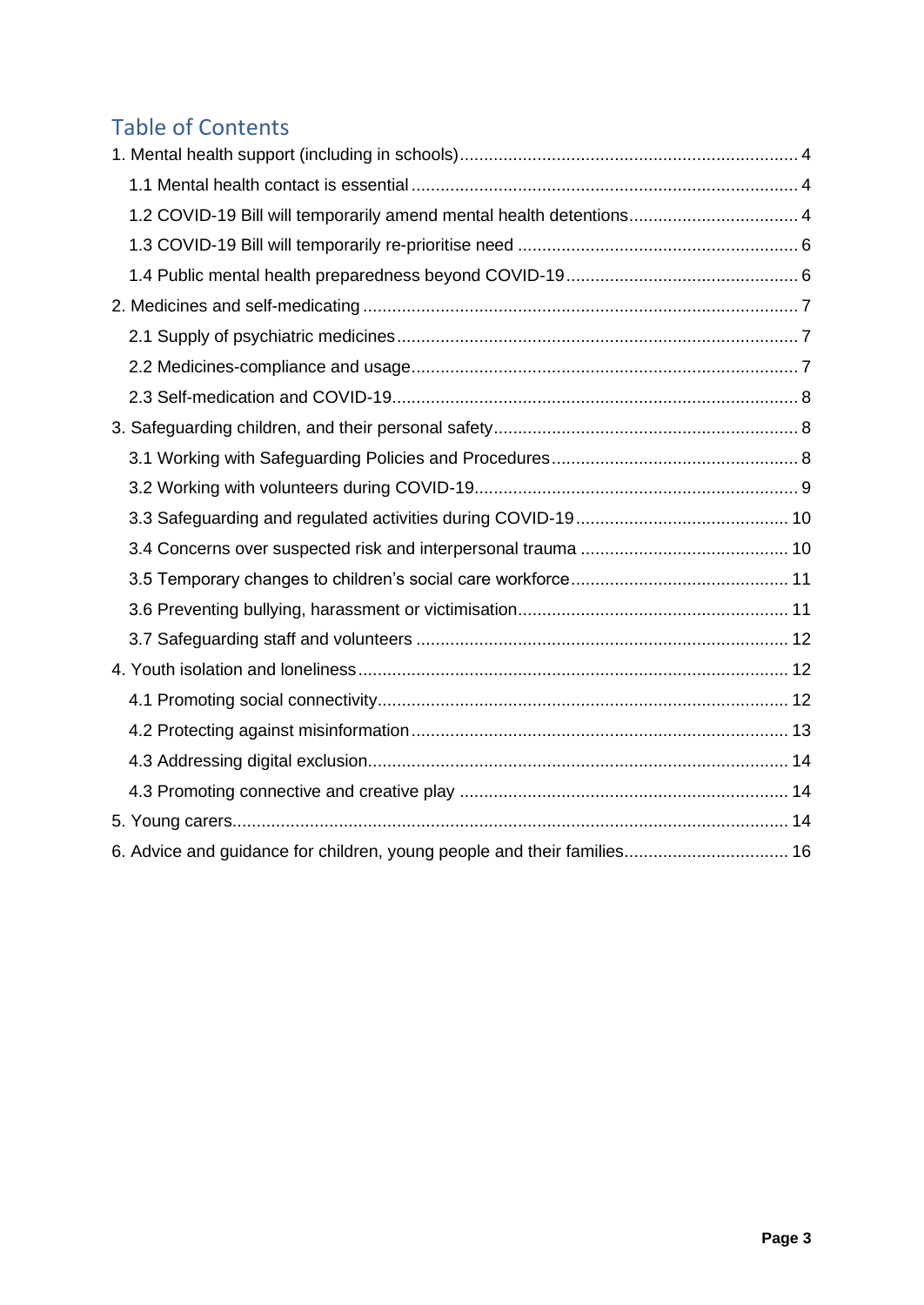# <span id="page-4-0"></span>**1. Mental health support (including in schools)**

### <span id="page-4-1"></span>**1.1 Mental health contact is essential**

The new measures call on the public to 'stop non-essential contact with others and to stop all unnecessary travel'. At present counselling and psychotherapy could be deemed 'nonessential contact'. Moreover, those self-isolating because they (or their families) have a symptom or confirmed diagnosis of COVID will not be able to attend face-to-face sessions.

This is especially problematic for children and young people in mental health crises. It also significantly impacts the experiences, and levels of distress, of young people whose mental health condition relates to concerns about feelings of; (*for example*) contamination in Obsessive Compulsive Disorder (OCD) or some Eating Disorders, isolation and negative self-worth in Depressive Disorders, contact and confinement with others in Anxiety, Panic, and Phobic Disorders. Further, if there is an escalation quarantine or social distancing measures in certain areas, the presence of police and/or the military on the street could heighten levels of distress.

Some member organisations will continue to provide remote support for parents, families, children and young people over this period. We are likely to experience heightened demand for these services.

**Suggestion:** counselling, psychology and psychotherapy be deemed 'essential contact', especially for children, young people and families who are at greater risk of mental health crisis or deterioration resulting from pre-existing conditions or the measures to restrict social contract. However, in order to comply with COVID-19 public health measures, services are strongly encouraged to move to telephone, video or virtual modes of delivery (if this is deemed safe and appropriate for staff and/or clients)<sup>1</sup>. Many of the professional bodies in psychology, counselling and psychotherapy are also advocating this. Those operating in a schools environment should continue to monitor [Department for Education advice,](https://www.gov.uk/government/publications/guidance-to-educational-settings-about-covid-19) in light of restrictions and school closures.

**Suggestion:** members signpost to both self-led support and content online, as well as promoting remote support for those in higher levels of need, who are in crisis, or are selfisolating. Members should continue to review and respond to the individual needs of young people where possible and determine what technology is most appropriate for the young person. For example, a young person may be concerned about privacy if they need to use services such as a Skype in a shared family space.

#### <span id="page-4-2"></span>**1.2 COVID-19 Bill will temporarily amend mental health detentions**

An emergency piece of legislation (COVID-19 Bill) intends to make it easier to detain someone under the Mental Health Act (MHA) 1983 (as amended), Mental Health (Care and

<sup>1</sup> Our member, Youth Access, have developed a guide for services seeking to go digital to ensure they are compliant with safeguarding and data protection requirements. See here for further information - Go digital: A beginner's guide to adding online support to your young people's mental health and wellbeing service [https://www.youthaccess.org.uk/downloads/going-digital--a-guide-for](https://www.youthaccess.org.uk/downloads/going-digital--a-guide-for-services.pdf)[services.pdf](https://www.youthaccess.org.uk/downloads/going-digital--a-guide-for-services.pdf)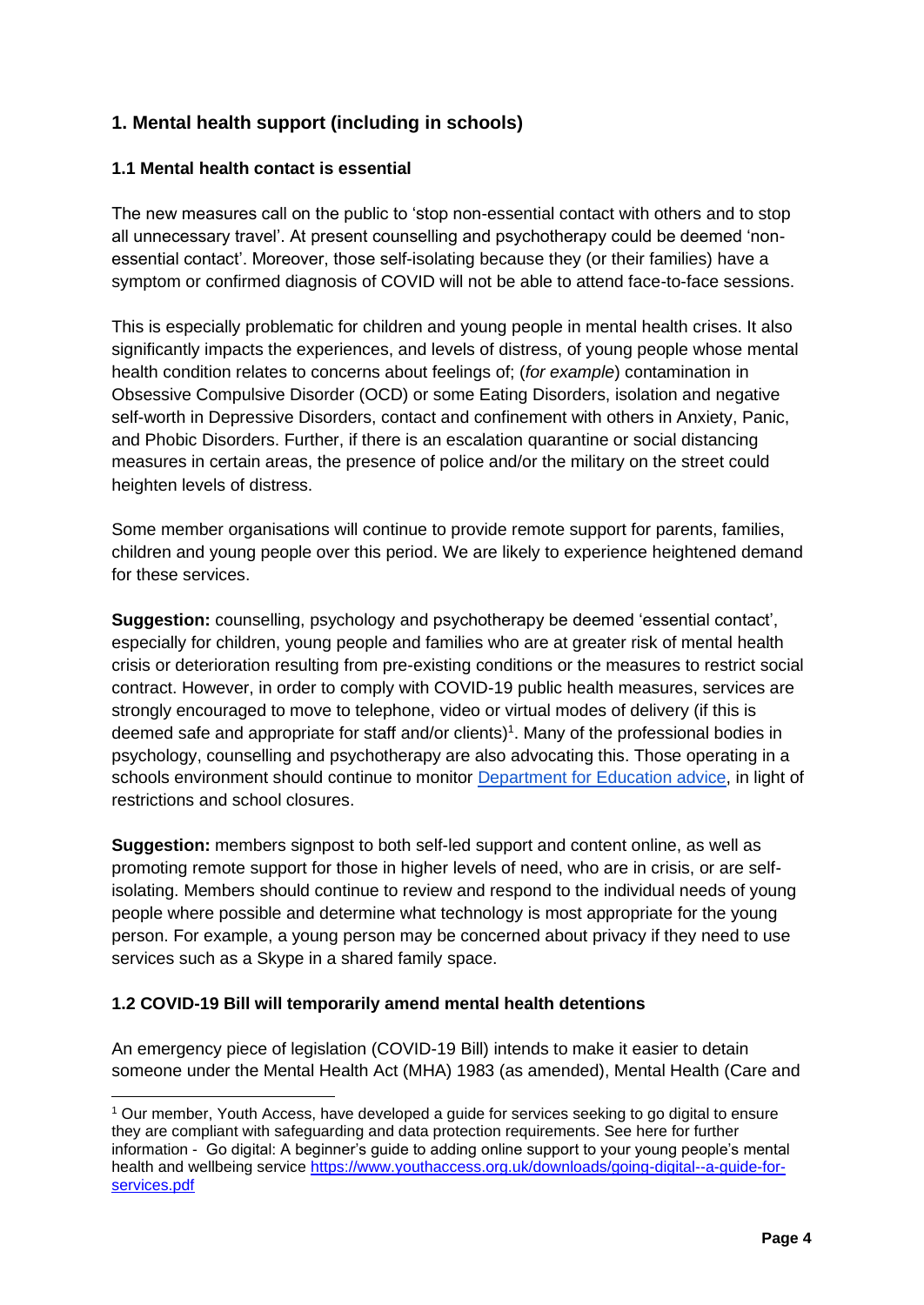Treatment) (Scotland) Act 2003, and Mental Health (Northern Ireland) Order 1986, and the Mental Capacity Act (Northern Ireland) 2016 by requiring just one (instead of two) qualified doctors, and an Approved Mental Health Professional (AMHP), to agree to this. In addition, there will be a temporary extension or removal of time limits under the Mental Health Act to allow for greater flexibility where services are less able to respond.

We anticipate that many of the alternative Places of Safety that people might have been taken for assessment under the Mental Health Act will not be available given the social distancing and isolation measure in place. Further, health-based Places of Safety are likely to be overwhelmed by the COVID-19 staffing and space pressures on the NHS. This might mean that school-based Places of Safety are used, however school closures make this less likely, and perhaps in emergency situations police cells could once again be used for children and young people.

The social distancing and isolation policies will mean that children and young people in mental health in-patients (who are not imminently discharged) will be unable to be physically visited by their families. This could heighten their levels of distress and sense of isolation.

These temporary legislative changes are likely to have a substantive impact on children and young people's protections under the **Human Rights Act 1998**. Whilst temporary switch on/off powers, they could endure for up to two years, with concerning consequences. For example, the amendments to the various pieces of mental health legislation across the four nations allows for longer detentions without protective time limits. This could well restrict, threaten or infringe children's (Article 5) rights to freedom of liberty, and (Article 8) rights to private and family life. Further, the prolonged detention and possible resulting increase in use of force (including seclusion, segregation, and forms of restraint) in mental health settings could contravene protections against (Article 3) rights to freedom from inhuman, degrading and torturous treatment. This would also run counter to the implementation of Seni's Law [\(Mental Health Units \(Use of Force\) Act 2018\)](http://www.legislation.gov.uk/ukpga/2018/27/enacted) - *notwithstanding and in addition to the existing restrictions imposed by the respective mental health laws.*

**Suggestion:** urgent consideration be given to the consequences of increased detentions of children and young people in mental health units, and/or the duration of detention on their recovery and therapeutic journey. It is important to note that individuals have a continued right to appeal detentions where there are concerns.

**Suggestion:** urgent consideration given to alternative Places of Safety that could be offered that would minimise psychological distress, which prevent the transmission of COVID-19.

**Suggestion:** wherever possible children and young people in in-patient units are offered virtual and phone-based visits and contacts with family.

**Suggestion:** urgent protocols to reduce and minimise use of force (including seclusion, segregation, and forms of restraint) are put in place in all mental health-related settings along the lines intended for the implementation of Seni's Law.

**Suggestion:** The Government should provide clarity over the circumstances in which the emergency legislation will be enabled and applied.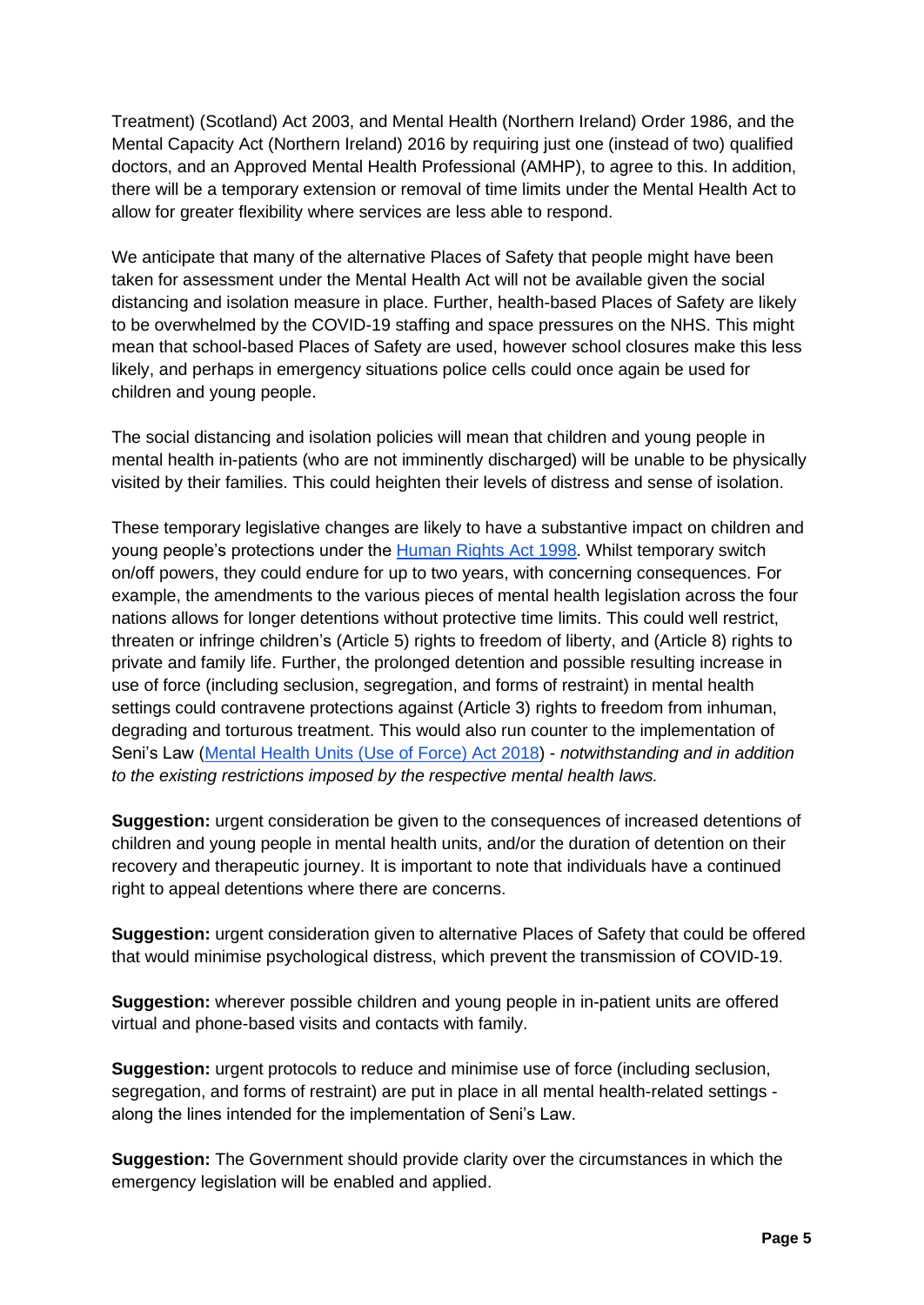# <span id="page-6-0"></span>**1.3 COVID-19 Bill will temporarily deprioritise mental health**

The Government is likely to temporarily amend the [Care Act 2014](http://www.legislation.gov.uk/ukpga/2014/23/contents/enacted) in England and the [Social](http://www.legislation.gov.uk/anaw/2014/4/contents)  [Services and Well-being \(Wales\) Act 2014.](http://www.legislation.gov.uk/anaw/2014/4/contents) This would allow local authorities to prioritise the services they offer in order to ensure the most urgent and serious care needs are met, even if this means not meeting everyone's assessed needs in full or delaying some assessments. Based on previous reforms of social care and support it is likely that some social carerelated support for mental health will be reduced, limited or withdrawn at this time.

Further, the proposed COVID-19 Bill is seeking to 'relax' the provisions for those with Special Educational Needs. Under the [Children & Families Act 2014,](http://www.legislation.gov.uk/ukpga/2014/6/contents/enacted) an application could have been made for an Education, Health and Care Plan (EHCP) for children and/or young people with a diagnosed mental health condition (and/or autism, learning disability or other condition).

A relaxing of these provisions could mean a de-prioritising of psychological, social, emotional and behavioural support within schools, colleges and the local community. Some members are concerned that this may lead to increased use of seclusion, segregation, isolation or possibly restraint in schools and educational environments that remain open to students (for example children of key workers). If this were the case, it would likely escalate levels of distress children and young people are facing in understanding and making-sense of COVID-19.

Further, some parents and families are concerned (especially those who work in health and care professions) that they might be asked or have to withdraw their child from a school or college, which would impact on their own professional contribution to responding to COVID-19.

**Suggestion:** the Bill carefully considers definitions of prioritised services, and in the event mental health-related social care is excluded, Government and local authorities issue clear guidance on alternative ways of meeting urgent and crisis-related needs.

**Suggestion:** Given that schools and colleges remain open for children of key workers, the Bill and Department for Education urgently consider how to minimise avoidable school exclusions due to de-prioritised mental health support. Existing guidance on reducing use of seclusion, segregation, isolation and restraint be reinforced, and positive support plans be put in place.

# <span id="page-6-1"></span>**1.4 Public mental health preparedness beyond COVID-19**

Whilst significant attention is being given to the current public health response to COVID-19, members have suggested that more needs to be done to prepare mental health services, professionals, children, young people and their families for the mental health implications of current measures. This includes the possibilities of a. Future social reintegration, b. future reinforcement of social distancing and self- / familial-isolation measures, c. public health education around vaccinations for COVID-19.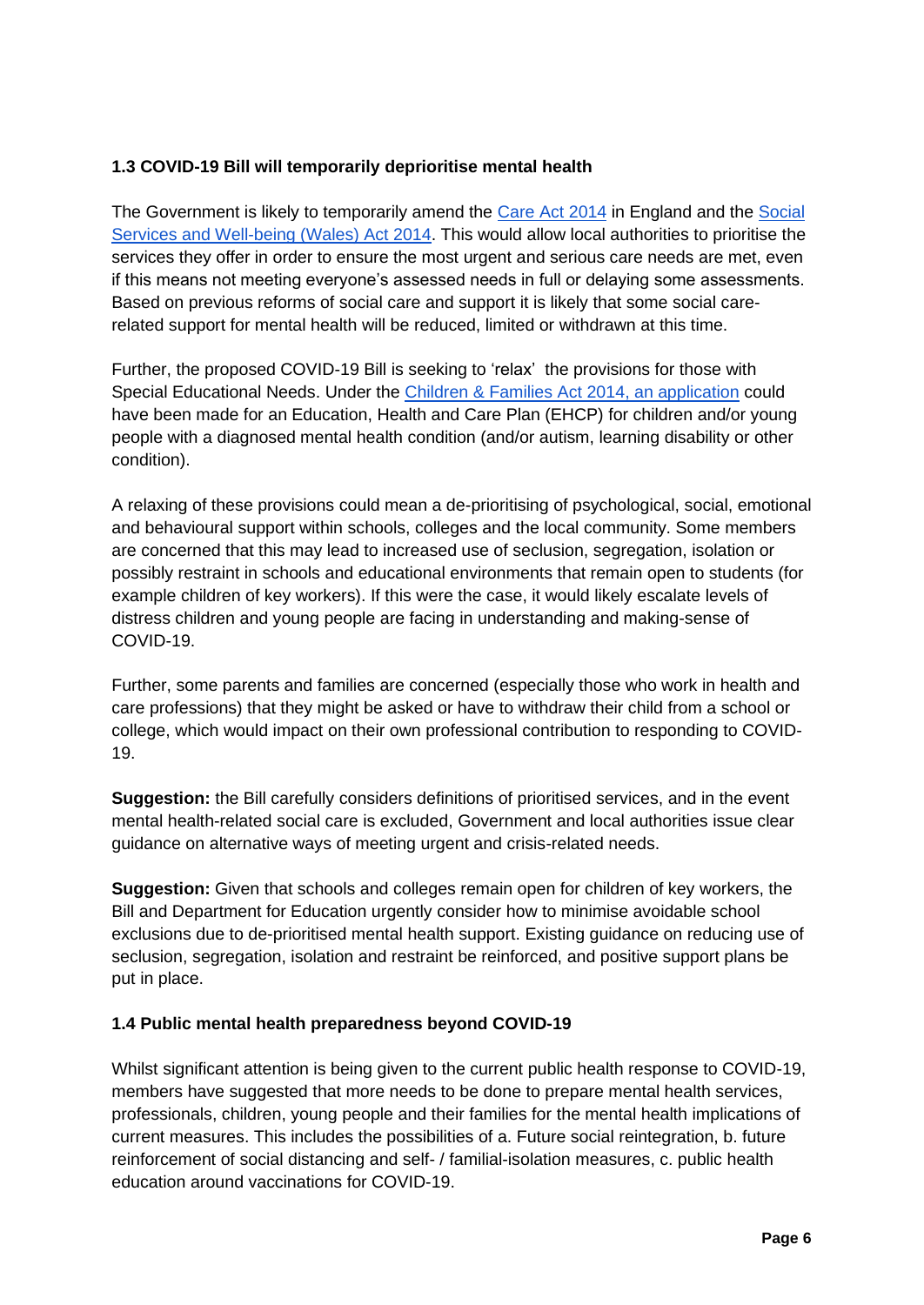**Suggestion:** members work with the NHS, local authorities and services to encourage them to prepare for the public mental health needs that will result from the next phases of the COVID-19 pandemic and responses (including for emotional and psychological support and therapeutic services).

# <span id="page-7-0"></span>**2. Medicines and self-medicating**

### <span id="page-7-1"></span>**2.1 Supply of psychiatric medicines**

The Department for Health and Social Care (DHSC) is coordinating medicines (including psychiatric) demand and supply through the National Supply Disruption Response [\(NSDR\)](https://nhsprocurement.org.uk/eu-exit-contingency-planning-national-supply-disruption-response-system/) system (founded for Brexit). This is an emergency response mechanism, which ensures a continuity of supply chains so that the NHS and other major distributors have access to essential medicines at a time of national crisis.

In terms of mental health, the main risk is that children and young people (their families or responsible and prescribing clinicians) request longer prescriptions than normal, especially if a. they are self-isolating, or b. there is an increase in the levels of social distancing or restrictions on movements. Likewise in-patient units and other residential mental health settings may request a higher level of prescriptions, or retain more of the supply on premises. This could lead to a massive increase in demand and resultant shortages within the supply-chain.

**Suggestion:** temporary guidance needs to be issued by the NHS to mental health units, GPs, community and hospital pharmacies on managing longer prescriptions, and safe practices around storing and providing higher volumes of psychiatric medicines.

# <span id="page-7-2"></span>**2.2 Medicines-compliance and usage**

Some members are concerned about medicines-compliance over the period of self-isolation and/or a policy of social distancing. Some children, and a smaller number of young adults, may rely on family members, friends or visiting health professionals to assist with medicines compliance.

Poor medicines-compliance, or withdrawing from medicines altogether, can induce significant alterations in thoughts, emotions, sensations, behaviours, moods and relationships with people around them, or their overall environment.

Some children or young people may already be experiencing high levels of distress, and changes in both medication and their social environment may heighten or exacerbate this. This is likely to depend and vary on levels of distress, diagnosis, type of medication, and/or the degrees of change in routine, environment and medicines usage.

Some psychiatric medicines can impact on lung and/or airways (respiratory) functioning or capacity, especially if there is an underlying long-term condition, or may have been a way of supporting people to regulate their breathing (i.e. in the case of panic and anxiety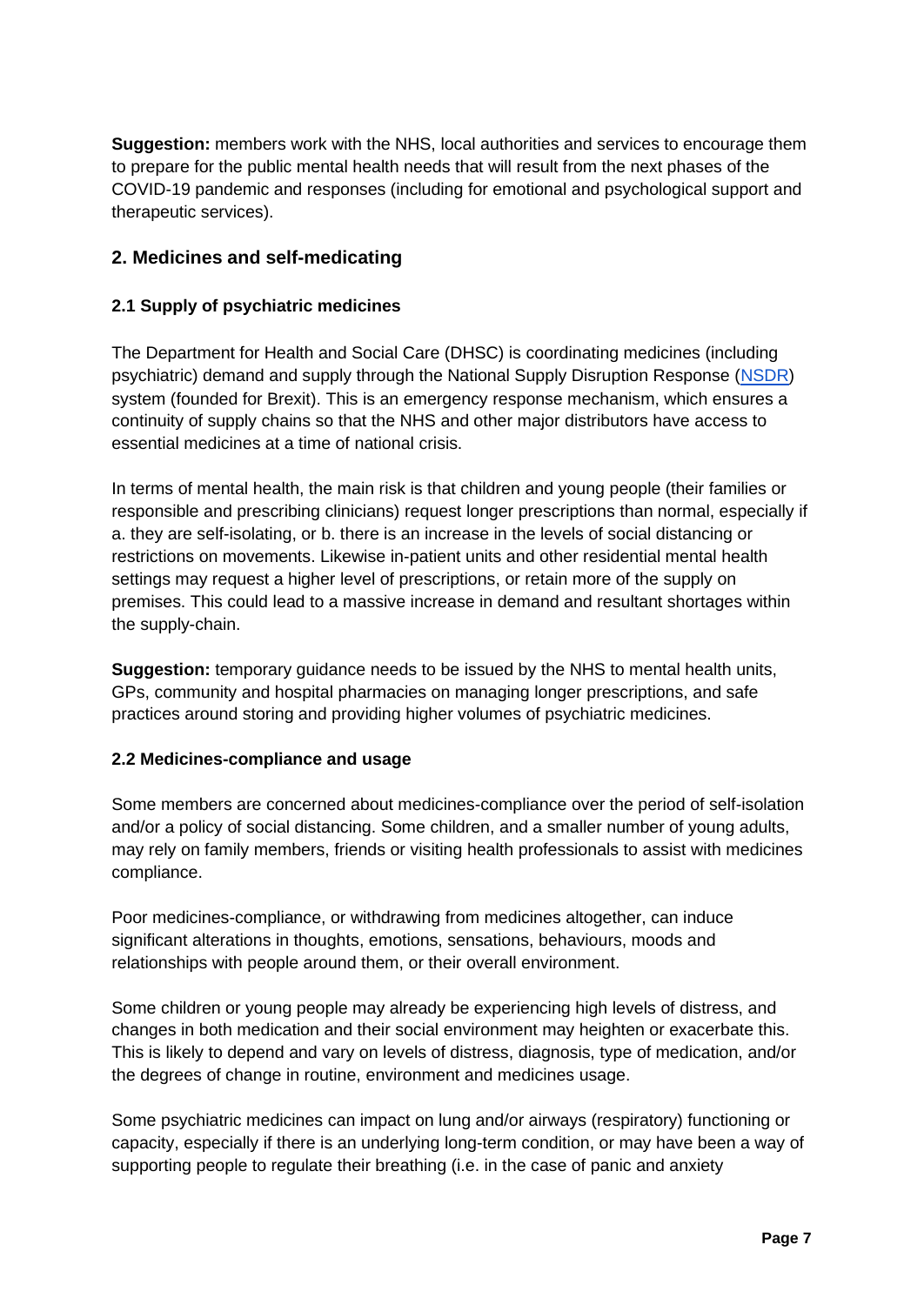conditions). COVID-19 impacts people's lungs and may cause coughs and/or breathing problems.

**Suggestion:** those children and young people in contact with mental health services of a prescribing clinician discuss safe ways of supporting, managing and ensuring medicinecompliance within agreed care, treatment or support plans. Brief support and guidance should be given for families and professionals who are continuing to support medicinescompliance in person or remotely. Members who offer advice, guidance or self-led resources online should signpost children, young people and parents to these as a supportive and interim measure. This suggestion is especially important for children and young people who also take medicines for other long-term conditions (especially if it relates to lung and/or airways condition, or a compromised immune system).

**Suggestion:** those taking psychiatric medicines that may impact on their lung functioning, capacity or breathing, should liaise with their prescribing clinician to agree what to do in the event they contract COVID-19. Members who have online resources or signposting to resources that support people with breathlessness, anxiety or panic symptoms should promote these as a more general preventative measure (*i.e. meditation, mindfulness, selfcalming, self-soothing, and self-regulation techniques*).

#### <span id="page-8-0"></span>**2.3 Self-medication and COVID-19**

Some children and young people are facing higher than usual levels of anxiety, stress or depression because of COVID-19, and public health policies of social distancing, and familial or self-isolation. Members are concerned that some may attempt to self-soothe and regulate through self-medication. This could be through the use of prescribed, non-prescribed, or illegal (recreational) drugs.

This significantly increases the risk of non-intentional and non-suicidal self-injury or selfharm. Furthermore, taking a higher than prescribed dose of a psychiatric medication, mixing it with non-prescribed medications, or taking alongside illegal (recreational) drugs can increase the risk of harm to the child or young person.

**Suggestion:** members, the NHS and wider organisations offering families, children or young people information or advice on medicines of self-medication should re-emphasise safety messaging, and proactively offering alternative strategies for self-soothing and selfregulating. This can include signposting to, or providing advice, on how to have high quality conversations with children and young people about their feelings, thoughts and emotions around COVID-19, and the measures being put in place.

# <span id="page-8-1"></span>**3. Safeguarding children, and their personal safety**

#### <span id="page-8-2"></span>**3.1 Working with Safeguarding Policies and Procedures**

Members will have established Safeguarding Policies and Procedures detailing minimum expected standards for safeguarding the children, young people and families they work with. These may assume fully staffed HR teams, all team members being trained, opportunities to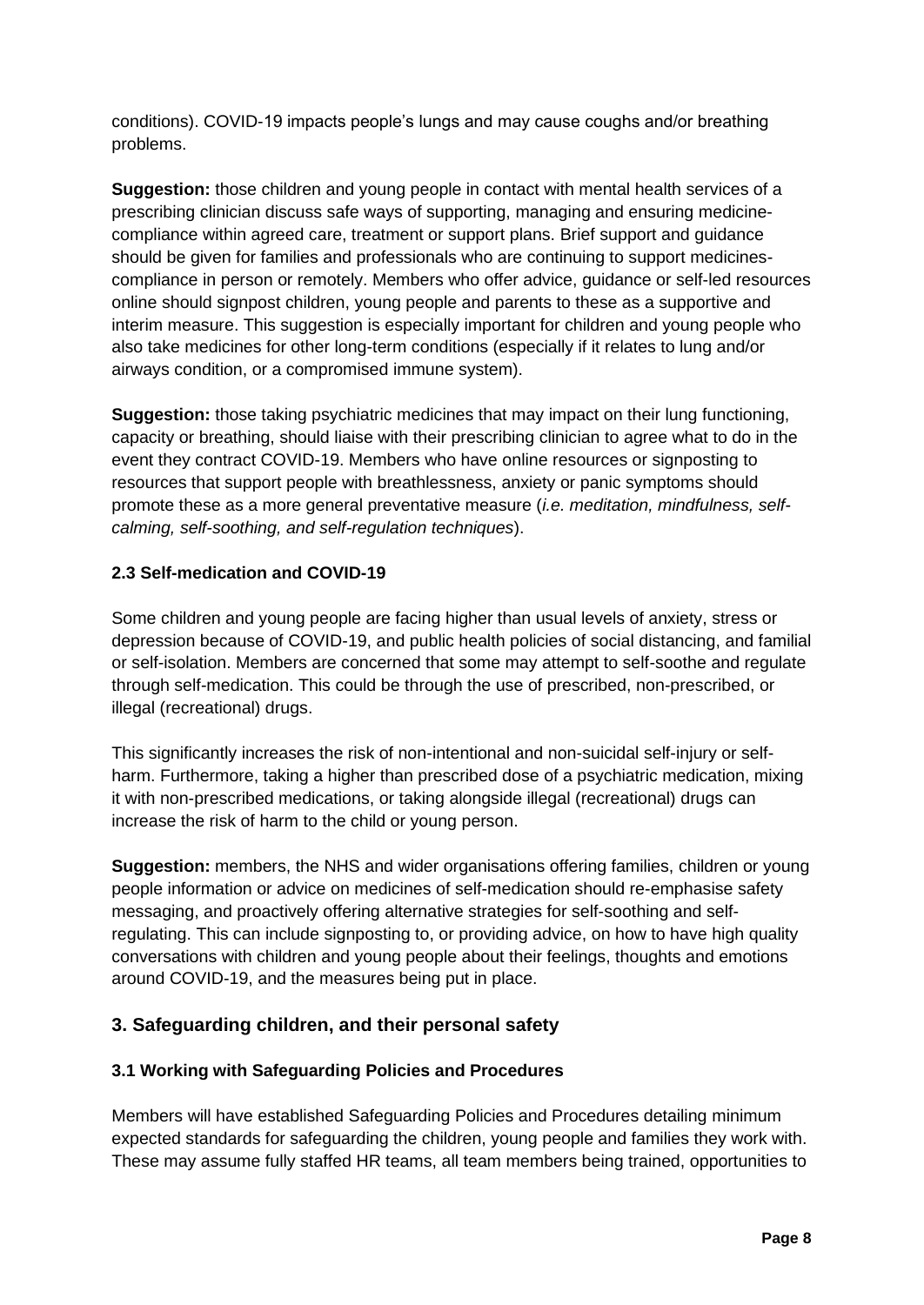apply for DBS certificates, and ratios of staff or volunteers to children, young people or families.

Your operations may be affected by staff contracting COVID-19, exacerbation of an underlying health condition, or compliance with the social distancing or self-isolation measures. Members have a responsibility to consider the impact of this on designated safeguarding leads / nominated child protection leads, and ensure contingency measures are in place for operations that continue to be delivered during the COVID-19 pandemic.

**Suggestion:** members should carefully consider which elements you may temporarily relax in this period, in line with the Government's volunteering guidance. Avoid relaxation wherever possible, and where there are relaxations, document this and your reason for it. Be led by the risks of not undertaking an activity due to safeguarding risks, as much as doing it with lower standards. Where relaxation occurs, for example of current safer recruitment policies and procedures, seek to increase risk mitigation measures in practice. If activities become too risky or unmanageable do not run them. Where possible, these decisions should have oversight of your trustees who remain ultimately legally responsible for the charities activities.

**Suggestion:** members should preserve named designated safeguarding leads, and have contingencies in place to ensure they are available at all times. Plan for how you would fill these responsibilities should your designated lead be unavailable. Check if you have trained deputy designated safeguarding leads who have covered these functions in the past. If not, check who else in your team has previously received training (including in other organisations) who could temporarily step in and fulfil these responsibilities. Aim for a briefing from the current designated lead to anyone who may need to fill this function temporarily. Remember to document the steps you are taking so that you can track how you are safeguarding children and vulnerable adults.

#### <span id="page-9-0"></span>**3.2 Working with volunteers during COVID-19**

Across the UK, many people will be seeking to volunteer to support those affected by COVID-19. Some have / are considering offering this option to their own staff. The COVID-19 Bill will introduce compensation for loss of earnings to allow individuals to take Emergency Volunteer Leave to help with the response as an incentive for more people to step forward. Volunteers can also be included as key workers, which means their children may still be able to attend school.

The rapid onboarding of a large number of new volunteers could see current recruitment processes reduced and limit opportunity for screening, referencing, and criminal record checks. This should be balanced with the risk that those with an intent to cause harm are being opportunistic to gain access to children and vulnerable adults at risk at this time of crisis.

**Suggestion:** members should consider the activities volunteers will undertake (including remotely) and carefully consider which elements of current safer recruitment policies and procedures you temporarily dis-apply. Any relaxation should be balanced with increased mitigation measures in practice. This could include requiring no lone working; ensuring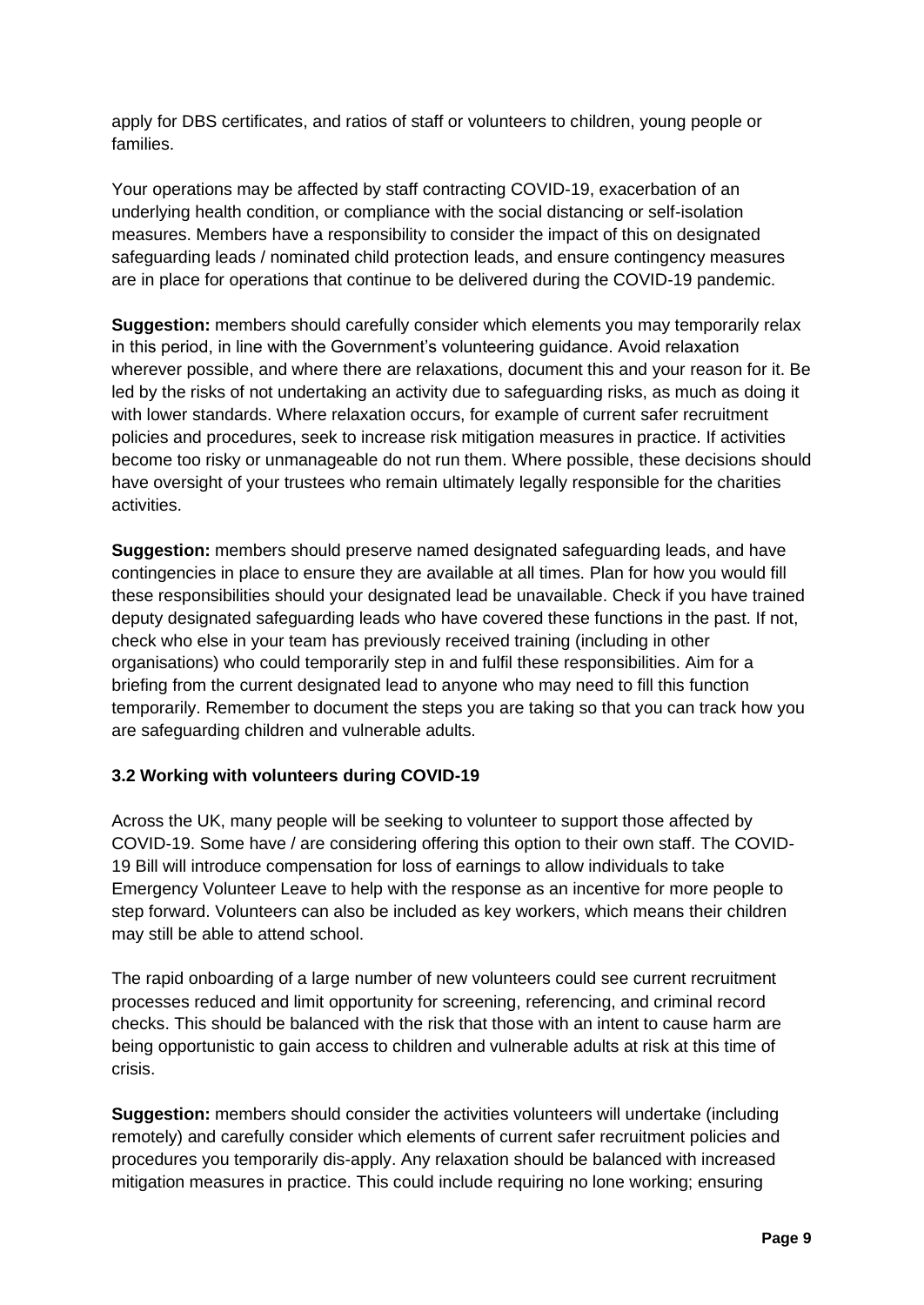supervision from existing & experienced team members; ensuring higher risk activities are only undertaken by experienced team members and always keeping a record of who was working when.

**Suggestion:** traditional safeguarding training may not be feasible for new volunteers. Always provide direction on your organisation's Code of Conduct and expected boundaries of behaviour (especially on information sharing) and where to report concerns about the behaviour of other members of the team or a safeguarding concern of a child or adult at risk. Local authorities and police retain their duty of care to children and young people who are at risk of harm and should be altered by any maltreatment experienced due to the actions of staff or volunteers. Similarly, charity trustees retain their responsibility to report to the Charity Commission an incident if it results in, or risks, significant harm to people who come into contact with your charity through its work.

#### <span id="page-10-0"></span>**3.3 Safeguarding and regulated activities during COVID-19**

It is an offence to employ a staff member or allow a volunteer to do 'regulated activity' if they are barred from doing so. We anticipate that this provision will not be relaxed under any COVID-19 Bill. Ordinarily, organisations will seek an enhanced with barred list check DBS certificate to confirm whether an applicant has been barred. This is unlikely to be possible in the current circumstances.

**Suggestion:** Members should confirm whether your organisation has any on-going activity which would be defined as regulated activity. If you are unsure if you undertake regulated activity, see information from the [Disclosure and Barring Service.](https://www.gov.uk/government/publications/dbs-guidance-leaflets) For work with children and young people, temporarily changing who supervises this task and some of the remit of the activity may remove it from a definition of regulated activity.

#### <span id="page-10-1"></span>**3.4 Concerns over suspected risk and interpersonal trauma**

COVID-19 public health measures rely on self- and/or familial- isolation. The reduction in social contact and focus on isolation will increase time children and young people spend in households where they may be subject to harm, such as childhood maltreatment (abuse and/or neglect), witness or experience domestic and/or intimate partner abuse.

For all children and young people, self-isolation within a family home, familial-isolation from the local community, and isolation within a shared house or accommodation all could heighten the risk of interpersonal stress, tension, conflict or aggression. The family may have only one room in which to isolate, some children may still share a bedroom with parents or siblings, and/or they may be confined in close proximity to others who pose a threat to their personal safety.

The [Equality and Human Rights Commission](https://www.equalityhumanrights.com/sites/default/files/briefing-letter-to-government-covid-19-coronavirus-19-march-2020.pdf) has reminded the Government that, during periods of confinement, domestic abuse (and violence against girls and women) tends to increase, and they raise concerns about the withdrawal of contact from health, care, educational and other settings that may have been able to identify this. The [Victims](https://victimscommissioner.org.uk/news/victims-commissioner-writes-to-prime-minster-to-highlight-importance-of-supporting-victims-during-the-pandemic/)  [Commissioner for England and Wales](https://victimscommissioner.org.uk/news/victims-commissioner-writes-to-prime-minster-to-highlight-importance-of-supporting-victims-during-the-pandemic/) has raised similar concerns to the Prime Minister.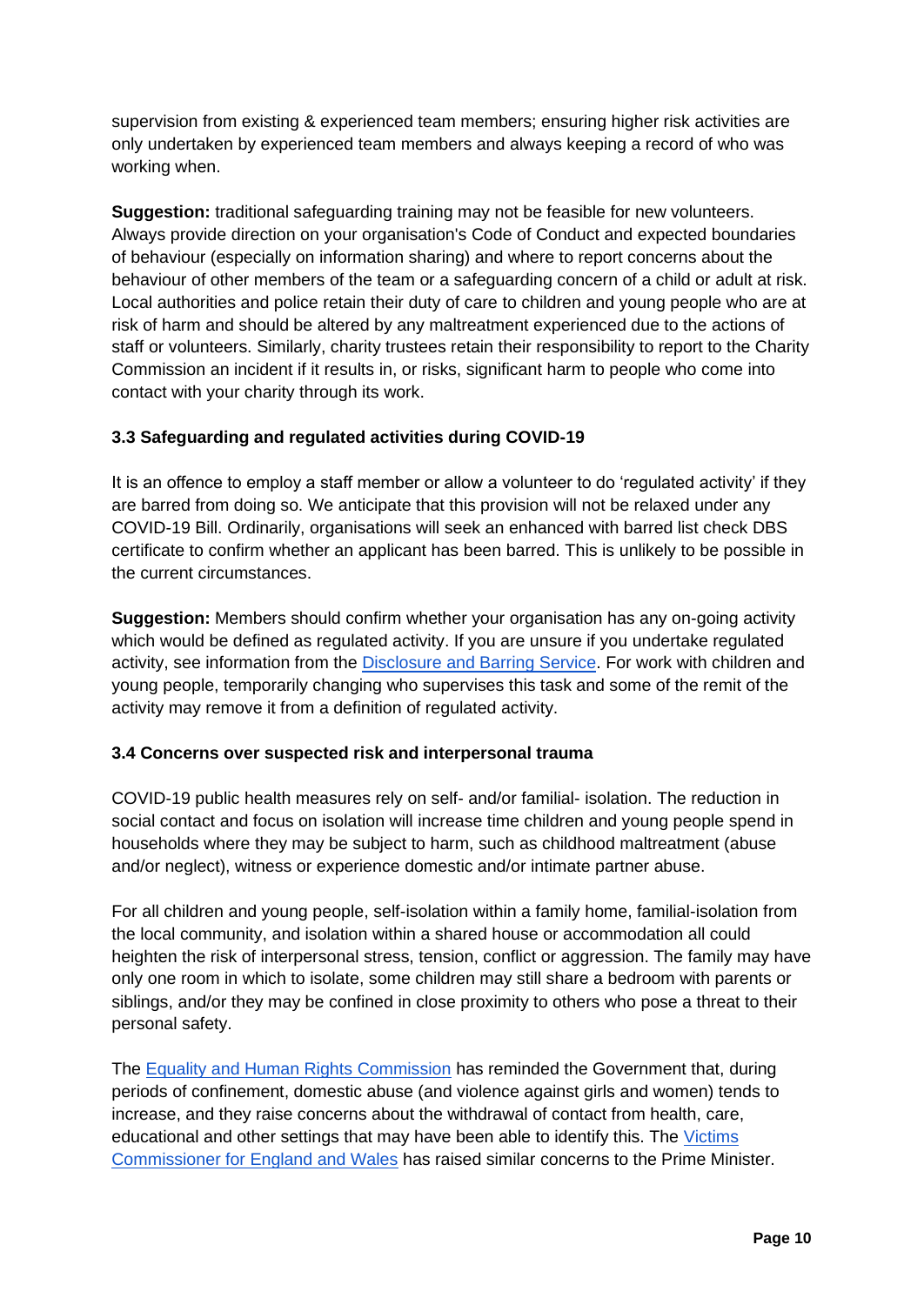**Suggestion:** local authorities retain their duty of care to children and young people who are at risk of harm. Members who are concerned about the safety of a child or young person using their services or in their care (in the context of the social distancing and self-isolation measures) should follow their safeguarding procedures including making safeguarding referrals for children and/or adults at risk of harm. The designated safeguarding lead should always record any referral made, including where the local authority indicates that they are not investigating, and explicitly flag to the local authority any repeat referrals about a young person and/or their family members.

**Suggestion:** consider proactively communicating to young people for whom you have contact details and/or via your social media channels. Share details of online and remote services which may be able to support them if they experience harm (for example, [ChildLine,](https://www.childline.org.uk/) [The Mix a](https://www.themix.org.uk/)nd the [national domestic abuse helpline\)](https://www.nationaldahelpline.org.uk/). Positively message that everyone has a right to be safe from harm, that there are services able to help and that friends and siblings should speak up about a concern of someone they know if they feel safe to do so.

#### <span id="page-11-0"></span>**3.5 Temporary changes to children's social care workforce**

The COVID-19 Bill will allow social workers who have recently left the profession to return. In Scotland, trainee social workers may be asked to take on additional responsibilities. It is likely these provisions will evolve overtime. Expected standards of care may need to flex to meet demand and professional judgements applied to make the best decisions in the moment.

**Suggestion:** if your organisation employs registered social workers, follow the advice of your national regulator, such as [Social Work England.](https://www.socialworkengland.org.uk/coronavirus/) Reassure staff that the [regulators of](https://www.hcpc-uk.org/news-and-events/news/2020/how-we-will-continue-to-regulate-in-light-of-novel-coronavirus/)  [health and social care bodies](https://www.hcpc-uk.org/news-and-events/news/2020/how-we-will-continue-to-regulate-in-light-of-novel-coronavirus/) recognise that, in highly challenging circumstances, professionals may need to depart from established procedures and any concerns will be considered taking into account the factors relevant to the environment in which the professional is working.

#### <span id="page-11-1"></span>**3.6 Preventing bullying, harassment or victimisation**

Any permitted gatherings of children and young people - such as in schools, places of worship, immigration detention - are anticipated to have lower levels of staff supervision. This could lead to a greater risk of experiencing greater levels of stress and there is a potential for bullying, harassment or victimisation which will be unnoticed by staff or volunteers.

There were also some media reports of students of a Chinese and South East Asian heritage experiencing prejudice because of the epidemiological origins of COVID-19 in mainland China.

Bullying, harassment or victimisation may also take place online in the form of cyberbullying and is likely to increase given that most communication between young people will take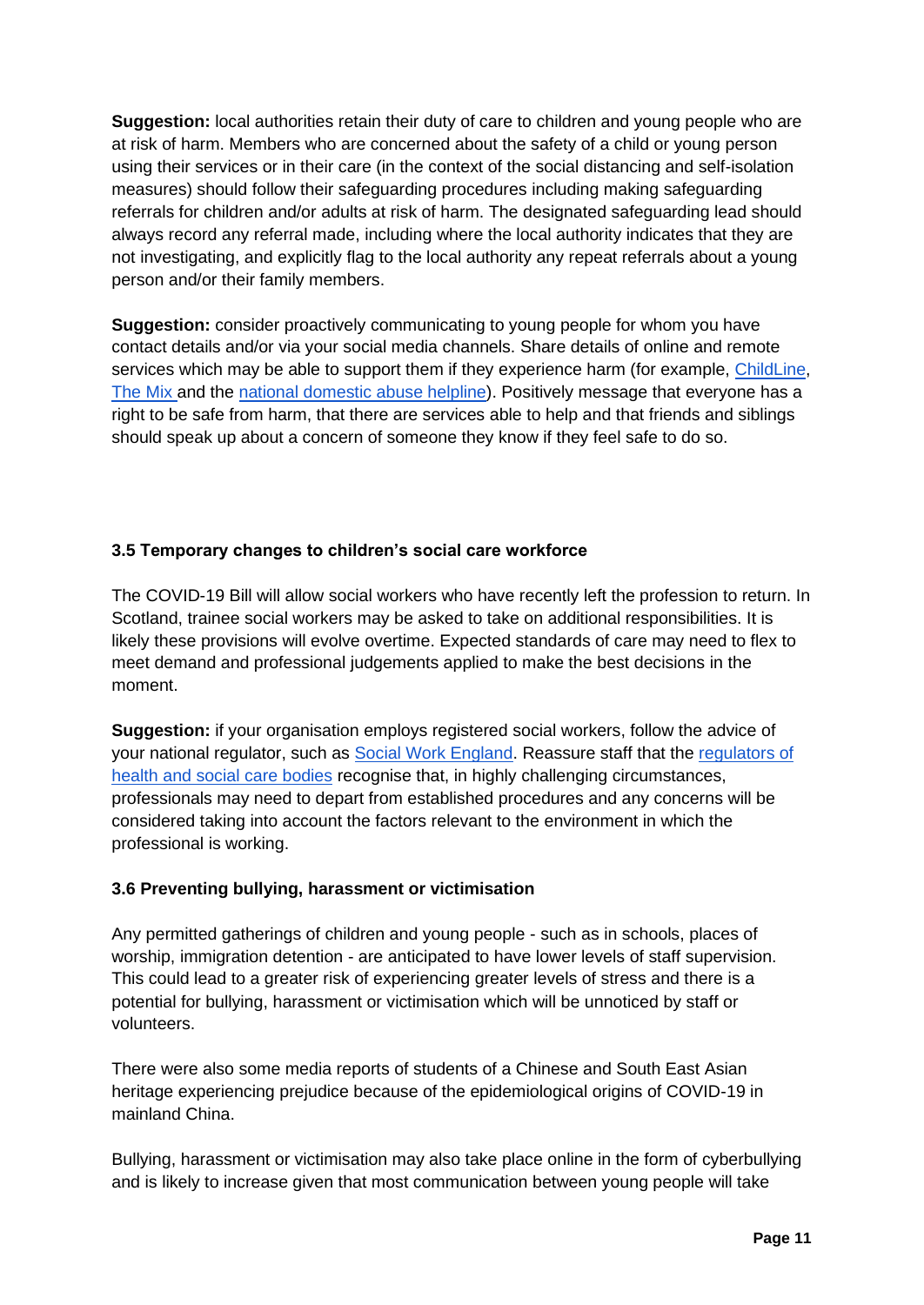place online. Signposting to helplines or places that young people can access online support might therefore be useful.

**Suggestion:** members still operating services, or supporting schools and/or statutory services should be extra vigilant in assessing the relationships between children and young people during this time. Responsible adults should clarify expected behaviours, challenge and appropriately clarify a non-ethnic specific origin of COVID-19, and seek to actively destigmatise those who have contracted the virus, or are engaged in social distancing or selfisolation. Positive public health messages explaining what COVID-19 is and why people are changing their behaviours should be communicated where possible, and adapted so they are accessible for the young person. For on-going or more serious concerns around bullying, harassment or victimisation, cases should be escalated using the interim or emergency protocols that have been put in place by you or the setting (also see above).

# <span id="page-12-0"></span>**3.7 Safeguarding staff and volunteers**

Members' staff and volunteers will likely be experiencing uncertainty, stress and concern for their physical and mental health, and that of their friends and families. You may have an increase in people seeking to volunteer who themselves have experienced harm in the past and proactively seek to help others at this time of need.

**Suggestion:** members should recognise and communicate that supporting people in distress can be emotionally demanding and bring up issues for anyone. Ensure that staff and volunteers consider their psychological and emotional state at the start of any activity. Be mindful of not unduly pressuring people to undertake work where they are not feeling resilient to meet the demands of the task. Allow people to share their worries, reflect on their experience and space for reassurance. Everyone should be able to take breaks and disclose if they believe the level of stress or demand is becoming overwhelming. If possible, consider how you might be able to offer virtual, phone and other forms of remote supervision, debriefing of reflexive practice. Staff or volunteers who are mental health professionals should seek additional advice and guidance from their regulating, accrediting, professional or training body for temporary supervision requirements.

**Suggestion:** Staff and volunteers should also adhere to government guidance on isolation and social distancing, this includes when working with individuals who fall under the vulnerable and high-risk health categories. Staff and volunteers should not be placed under any pressure to jeopardise their health. Where proximity to others is essential, members should take every step they can to minimise risk (e.g. clear processes around hygiene etc).

# <span id="page-12-1"></span>**4. Youth isolation and loneliness**

# <span id="page-12-2"></span>**4.1 Promoting social connectivity**

Members are concerned that the use of the term 'social distancing' in the public health response to COVID-19 is misleading. We know social connection is protective in situations where children, young people and families have to isolate. Many members are actively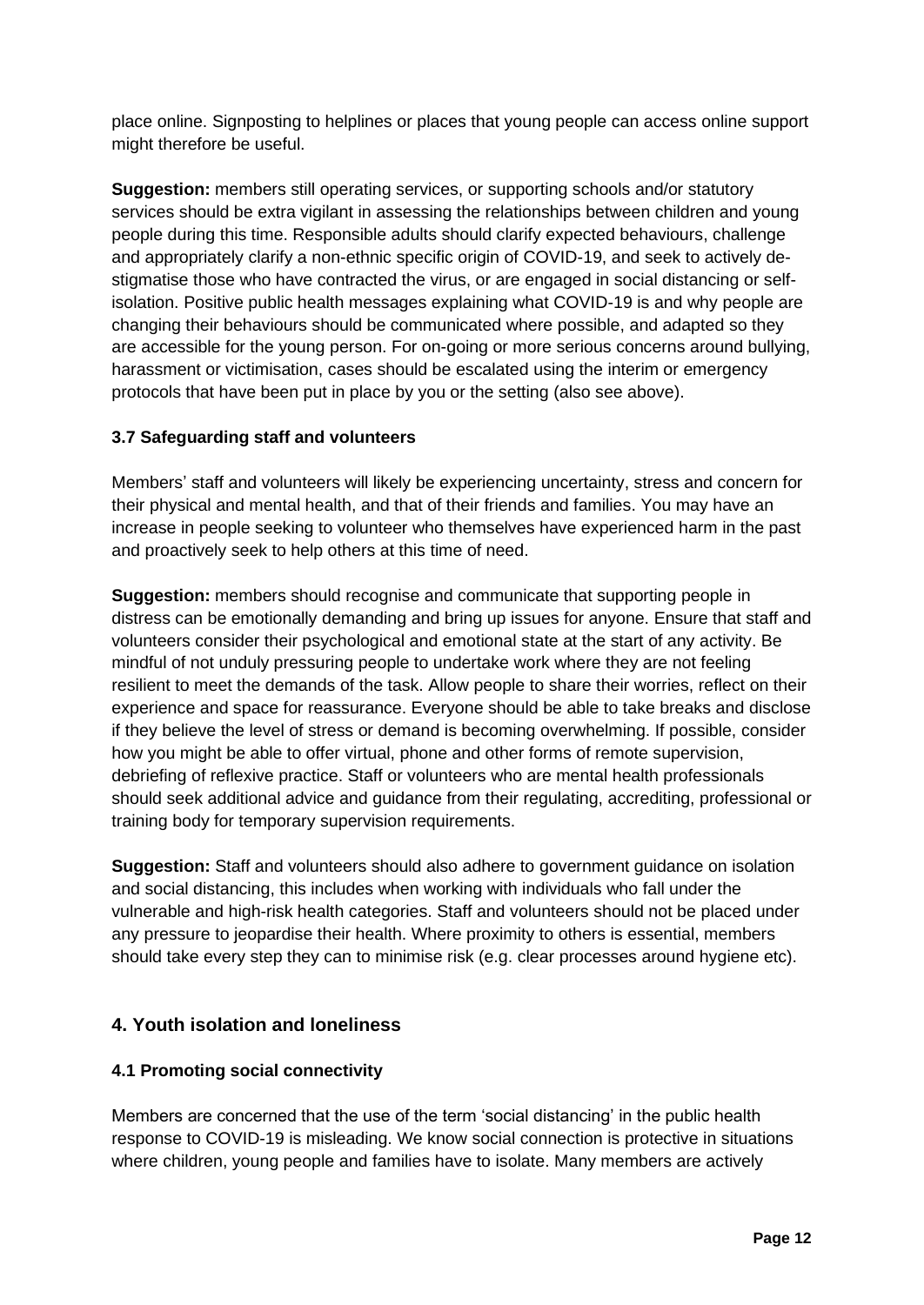encouraging their supporters and audiences to stay connected through virtual, phone and online platforms - where deemed appropriate and safe to do so.

Social connectivity (even when isolated) enables young people to retain a sense of commonality and belonging with others, and cultivate a wider network of support. From a public mental health approach, this should help to mitigate some of the mental health consequences of social distancing and isolation.

**Suggestion:** public health communications reframe 'social distancing' as being about 'physical distancing and contact', and actively promote alternative ways of staying in social contact with others. Members should continue to encourage children, young people and their families to maintain wider social networks through the use of virtual, phone and online platforms, whilst at the same time signposting to online advice and materials about staying safe online.

# <span id="page-13-0"></span>**4.2 Protecting against misinformation**

Many children and young people rely on the internet to receive and engage with public health campaigns, and to assess what sources of information are reliable and trustworthy. Limited access may heighten their distress, sense of isolation and disconnection from the wider public health measures.

Some young people who are digitally enabled are being exposed to distressing images, context and messages under the guise of peer and/or official footage relating to COVID-19 symptoms, spread, Government and public responses around the world. Specific search terms and hashtags are being dominated by scaremongering intended to increase levels of distress and disorientation during the COVID-19 response. Others are suggesting COVID-19 is a hoax and are encouraging young people not to comply with public health measures.

The Department for Digital, Culture, Media & Sport (DCMS) is setting up a unit to tackle misinformation related to COVID-19 and the response, and it will also create a public information campaign underpinned by evidence and trusted information.

**Suggestion:** members should communicate to audiences that they should not automatically trust information online and suggest reliable sources that they can fact chat against. Further offering advice on guidance on how to minimise exposure to distressing content and misinformation campaigns could act as a mitigation strategy for public mental health.

**Suggestion:** following in the steps of the Government's [Online Harms White Paper](https://www.gov.uk/government/consultations/online-harms-white-paper) and [Data Protection Act 2018,](https://www.google.com/search?client=safari&rls=en&ei=dbZzXoHvEYb2gAbnrbKgBA&q=data+protection+bill&oq=data+protection+bill&gs_l=psy-ab.3..0i67l2j0l5j0i67j0l2.7393.10999..11190...0.0..0.72.1142.21......0....1..gws-wiz.......0i273j0i131j0i131i67.fZK_oPa2L6Y&ved=0ahUKEwjB_dyWkqfoAhUGO8AKHeeWDEQQ4dUDCAo&uact=5) social media companies should ensure that they are promoting evidence-based and accurate information about COVID-19 to children and young people. Government should further mandate social media companies and search engines to continue to promote authenticated, evidence-based trustworthy, and age-appropriate advice to young people.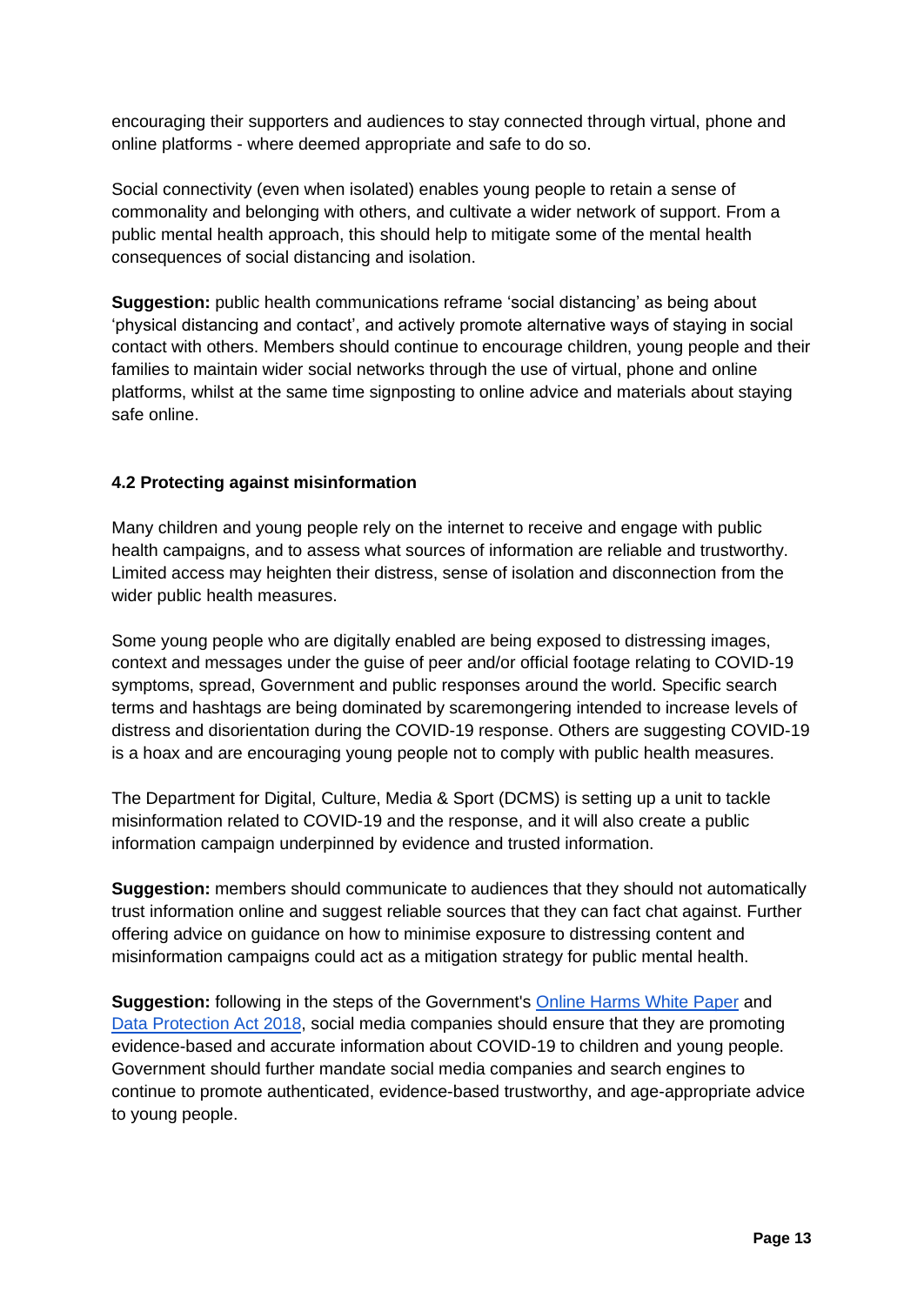# <span id="page-14-0"></span>**4.3 Addressing digital exclusion**

Some children, young people and families will be digitally excluded, and may have only been able to access virtual and online platforms primarily at school or college. Others will not have access to a means of connecting with their peers via phone or through an instant messenger. Furthermore, some households may only have one home computer, which a parent or sibling needs to use for remote working.

Children and young people living in rural areas may also face connectivity challenges due to poor broadband or 4G reach. The Government has recently pledged £5bn as part of the recent Budget towards providing fast broadband to 'the hardest to reach places'.

**Suggestion:** Government should consider a digital inclusion payment to families during COVID-19 to enable web-access or enhance existing mobile access to the internet in the household and/or should work with the telecommunications and digital industries to minimise overcharging for data-restriction payments for the duration of social distancing, and self- or familial-isolation.

#### <span id="page-14-1"></span>**4.3 Promoting connective and creative play**

Children and young people can be supported to understand and explore their worlds and world events through the use of creative play. Members have told us that promoting play and creativity (drawing, colouring, lego, dancing, fantasy games, board games, etc) within homes will give children and young people space to make sense of the public health measures and changes they are witnessing in their daily routines. We do know and recognise that some families will have limited access to resources and may feel that they are unable to play or be creative with their children.

**Suggestion:** members actively promote free and low-cost creative play materials for different ages (age-appropriate) to their audiences. We would encourage virtual and digital games manufacturers (in particular) to remove additional charges for access to e-books, audiobooks, and family-based online games.

# <span id="page-14-2"></span>**5. Young carers**

There are more than 166,000 young carers aged 5-17 in the UK according to the 2011 Census. The true number is likely to be far higher as many young carers remain hidden from official data because they are not always identified by agencies.

Young carers are likely to be worried about the outbreak or may already be caring for a relative affected by the virus. It is vital they are provided access to the support and resources they need to continue to care for their family member and look after themselves.

We welcome measures to keep young carers in school during the closure period however there will be many young carers who will not qualify as they are not formally assessed as a young carer. Where local authorities and schools are aware of children and young people with caring responsibilities, additional support should be provided to support their learning, caring duties and overall wellbeing.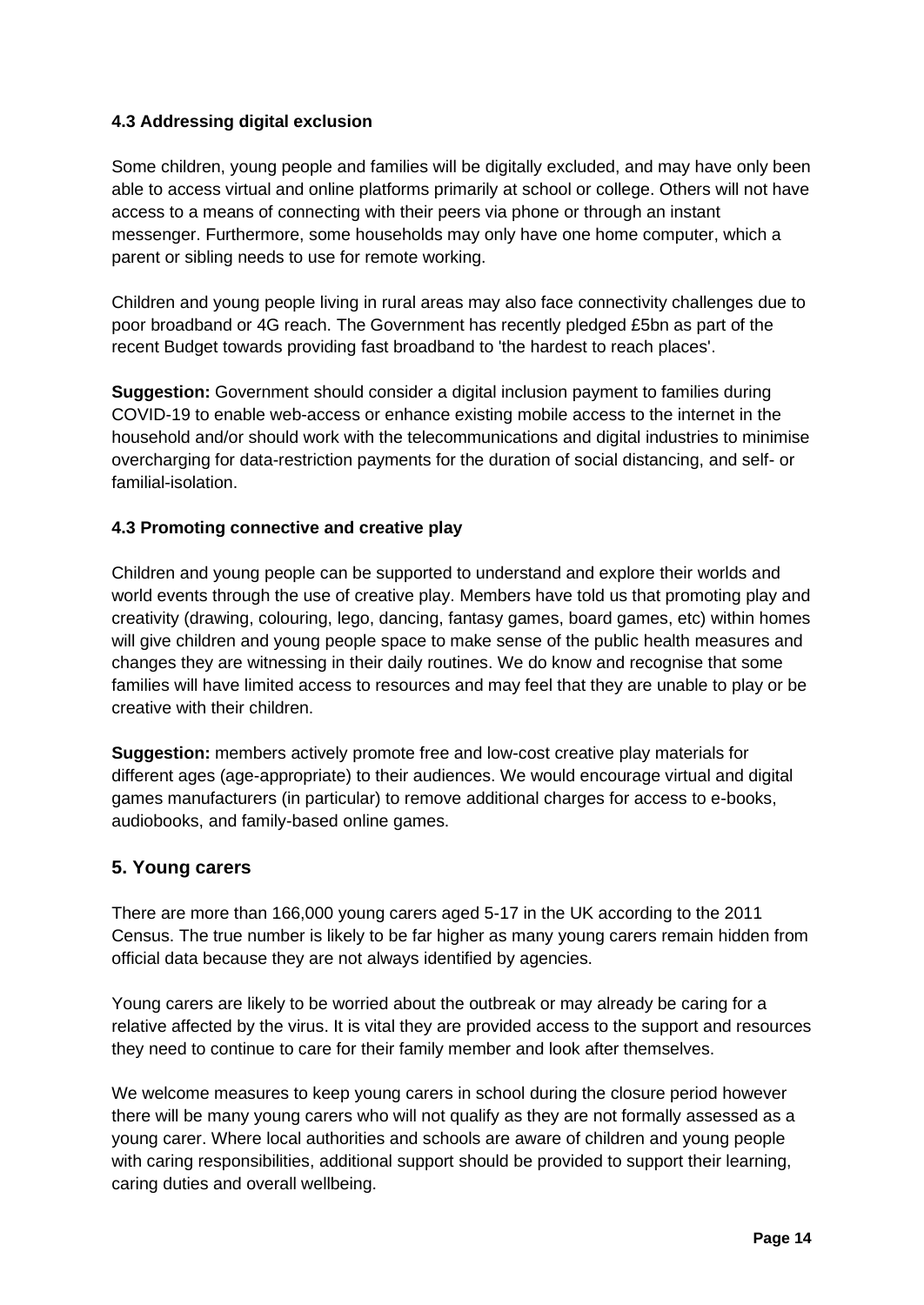**Suggestion:** members and local agencies working with young carers should develop clear and accessible guidance on coronavirus and how it might affect young carers.

**Suggestion**: Health services should prioritise the testing of people with caring responsibilities, including young carers.

**Suggestion**: All young carers should be supported to create an emergency contingency plan should they have to forego their caring responsibilities.

**Suggestion**: Local authorities and schools should put in place strategies to ensure that young carers who remain at are home are able to continue their learning.

**Suggestion**: Where a young carer continues to attend school or college, a risk assessment should be undertaken to ensure the spread of coronavirus is mitigated, particularly if they are caring for a vulnerable or high-risk person.

**Suggestion**: it is estimated that around 2 in 5 young carers have a mental health problem (YoungMinds, 2017). Young carers are already an at-risk group and services should seek to prioritise their mental health and wellbeing during this time.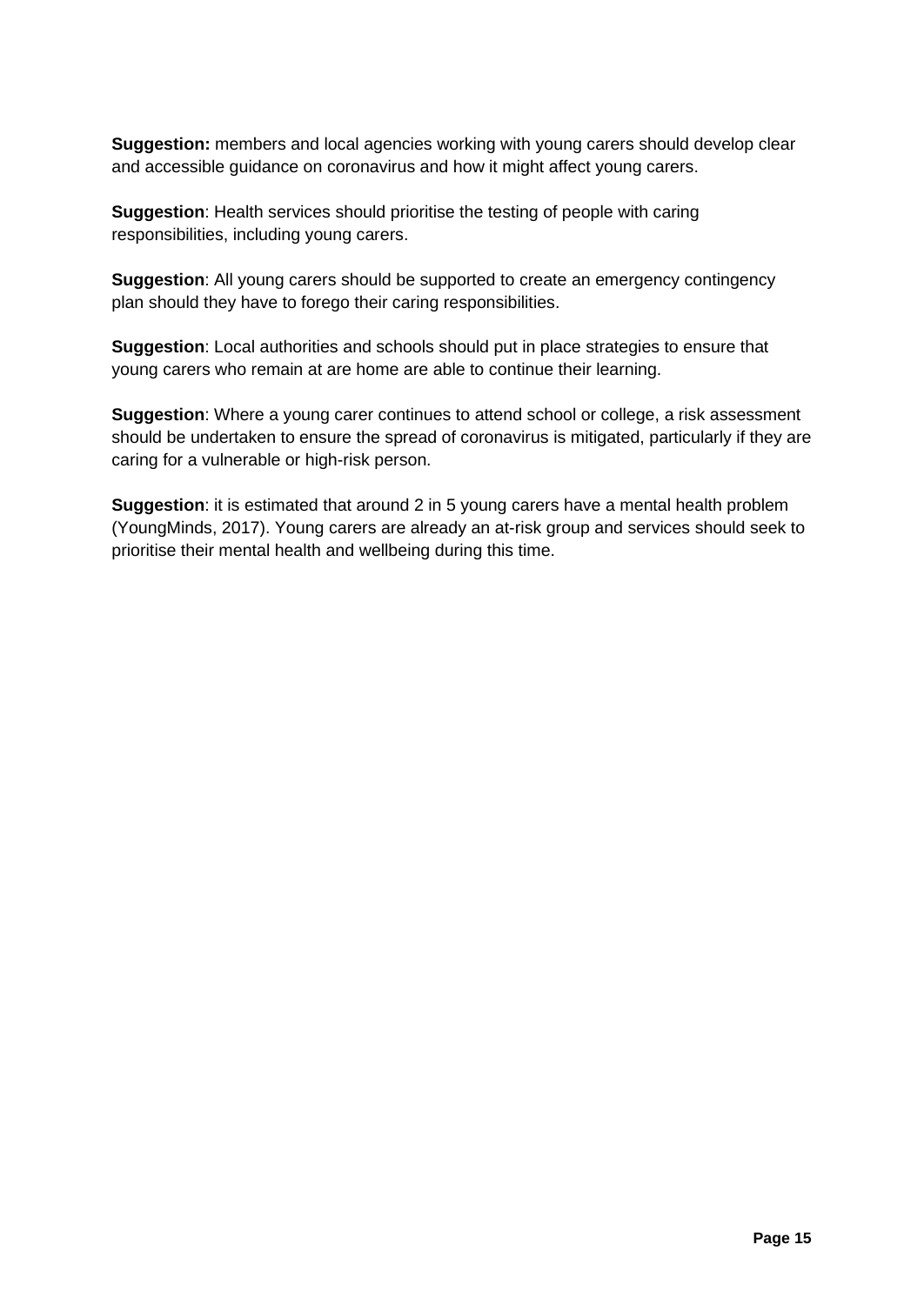# <span id="page-16-0"></span>**6. Advice and guidance for children, young people and their families**

Below we have briefly signposted to some of the emerging resources for children, young people and their families on managing mental health through COVID-19 and the public health measures:

- a) ACAMH podcast with Dr Jon Goldin on the coronavirus and child mental health: [https://www.acamh.org/podcasts/dr-jon-goldin-on-the-coronavirus-and-child-mental](https://www.acamh.org/podcasts/dr-jon-goldin-on-the-coronavirus-and-child-mental-health/)[health/](https://www.acamh.org/podcasts/dr-jon-goldin-on-the-coronavirus-and-child-mental-health/)
- b) Anna Freud Centre resources on COVID-19: [https://www.annafreud.org/what-we](https://www.annafreud.org/what-we-do/anna-freud-learning-network/coronavirus/)[do/anna-freud-learning-network/coronavirus/](https://www.annafreud.org/what-we-do/anna-freud-learning-network/coronavirus/)
- c) Beat: advice on Eating Disorders and COVID-19: <https://www.beateatingdisorders.org.uk/coronavirus>
- d) British Psychological Society advice on talking to children about COVID-19: [https://www.bps.org.uk/news-and-policy/bps-highlights-importance-talking-children](https://www.bps.org.uk/news-and-policy/bps-highlights-importance-talking-children-about-coronavirus)[about-coronavirus](https://www.bps.org.uk/news-and-policy/bps-highlights-importance-talking-children-about-coronavirus)
- e) Carers UK guide on COVID-19: [https://www.carersuk.org/help-and](https://www.carersuk.org/help-and-advice/health/looking-after-your-health/coronavirus-covid-19)[advice/health/looking-after-your-health/coronavirus-covid-19](https://www.carersuk.org/help-and-advice/health/looking-after-your-health/coronavirus-covid-19)
- f) Mental Health Foundation How to look after your mental health during the Coronavirus outbreak:<https://mentalhealth.org.uk/coronavirus>
- g) NHS general advice on taking to children and teenagers about their mental health: [https://www.nhs.uk/conditions/stress-anxiety-depression/talking-to-children-about](https://www.nhs.uk/conditions/stress-anxiety-depression/talking-to-children-about-feelings/)[feelings/](https://www.nhs.uk/conditions/stress-anxiety-depression/talking-to-children-about-feelings/) and [https://www.nhs.uk/conditions/stress-anxiety-depression/talking-to-your](https://www.nhs.uk/conditions/stress-anxiety-depression/talking-to-your-teenager/)[teenager/](https://www.nhs.uk/conditions/stress-anxiety-depression/talking-to-your-teenager/)
- h) Scouts creativity activities for those self-isolating at home: <https://www.scouts.org.uk/the-great-indoors/>
- i) UN blog on talking to children about COVID19: <https://news.un.org/en/story/2020/03/1059622>
- j) UK Youth / National Youth Agency advice and guidance for youth organisations, youth workers and young people on COVID-19: [https://nya.org.uk/reacting-to-covid-](https://nya.org.uk/reacting-to-covid-19-advice-to-youth-services)[19-advice-to-youth-services](https://nya.org.uk/reacting-to-covid-19-advice-to-youth-services)
- k) World Health Organisation leaflet on Helping children cope with stress during the COVID-19 outbreak: [https://www.who.int/docs/default-source/coronaviruse/helping](https://www.who.int/docs/default-source/coronaviruse/helping-children-cope-with-stress-print.pdf?sfvrsn=f3a063ff_2)[children-cope-with-stress-print.pdf?sfvrsn=f3a063ff\\_2](https://www.who.int/docs/default-source/coronaviruse/helping-children-cope-with-stress-print.pdf?sfvrsn=f3a063ff_2)
- l) YoungMinds has created various youth-focused blogs on COVID-19 and managing anxiety and social isolation: [https://youngminds.org.uk](https://youngminds.org.uk/)